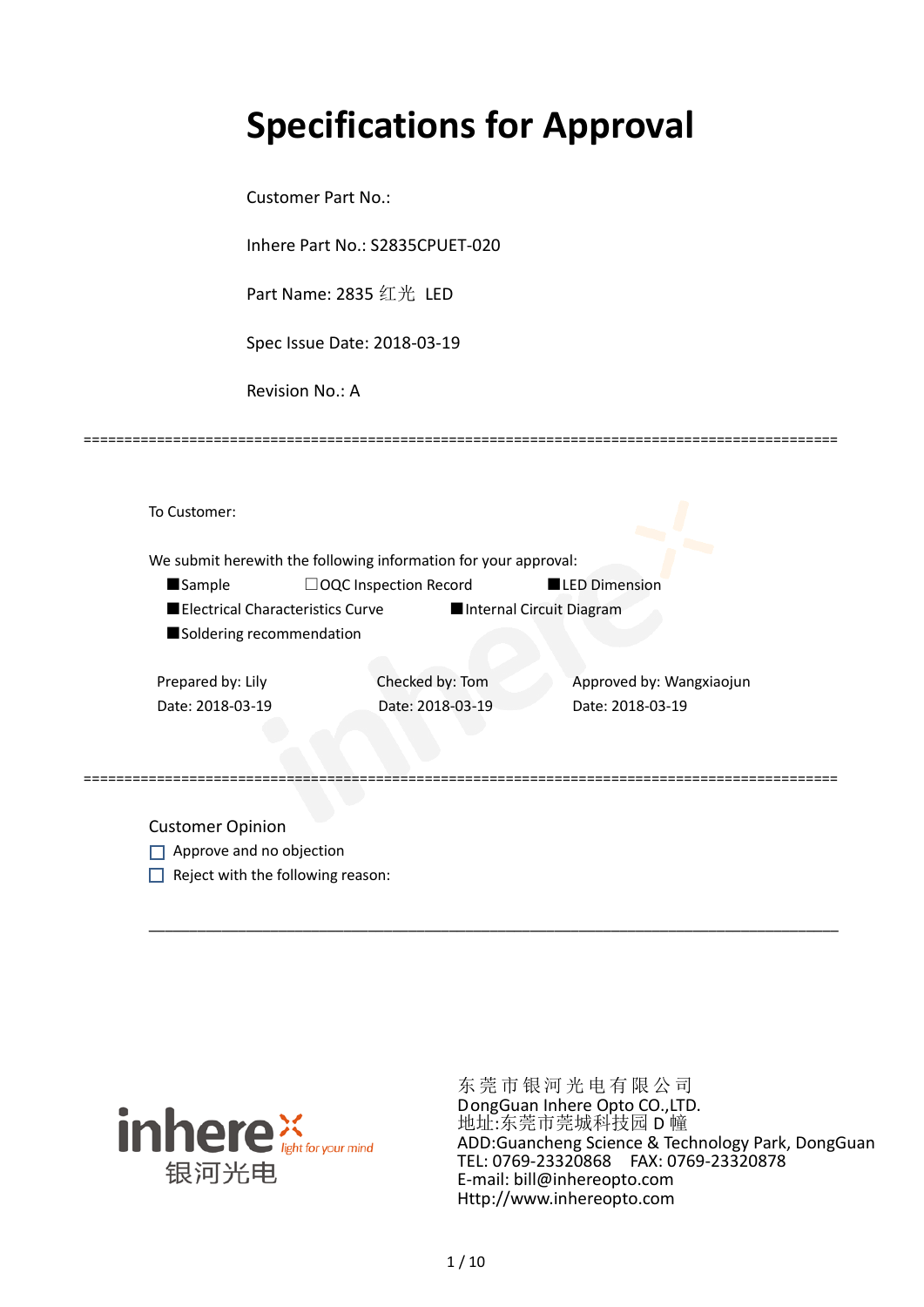#### **Features**

2.8mmⅹ3.5mm LED, 0.70mm thickness

Low power consumption

Wide view angle

Package: 4000pcs/reel

RoHS Compliant

#### **Applications**

Ideal for back light and indicator

Various colors and lens types available

## **Package outlines Recommend Pad Layout**



| Part No.       | <b>Emitted color</b> | <b>Dice</b> | Lens color        |
|----------------|----------------------|-------------|-------------------|
| S2835CPUET-020 | Red                  | AlGaInP     | Water transparent |

Notes:

All dimensions are in millimeters (inches);

Tolerances are ±0.1mm (0.004inch) unless otherwise noted.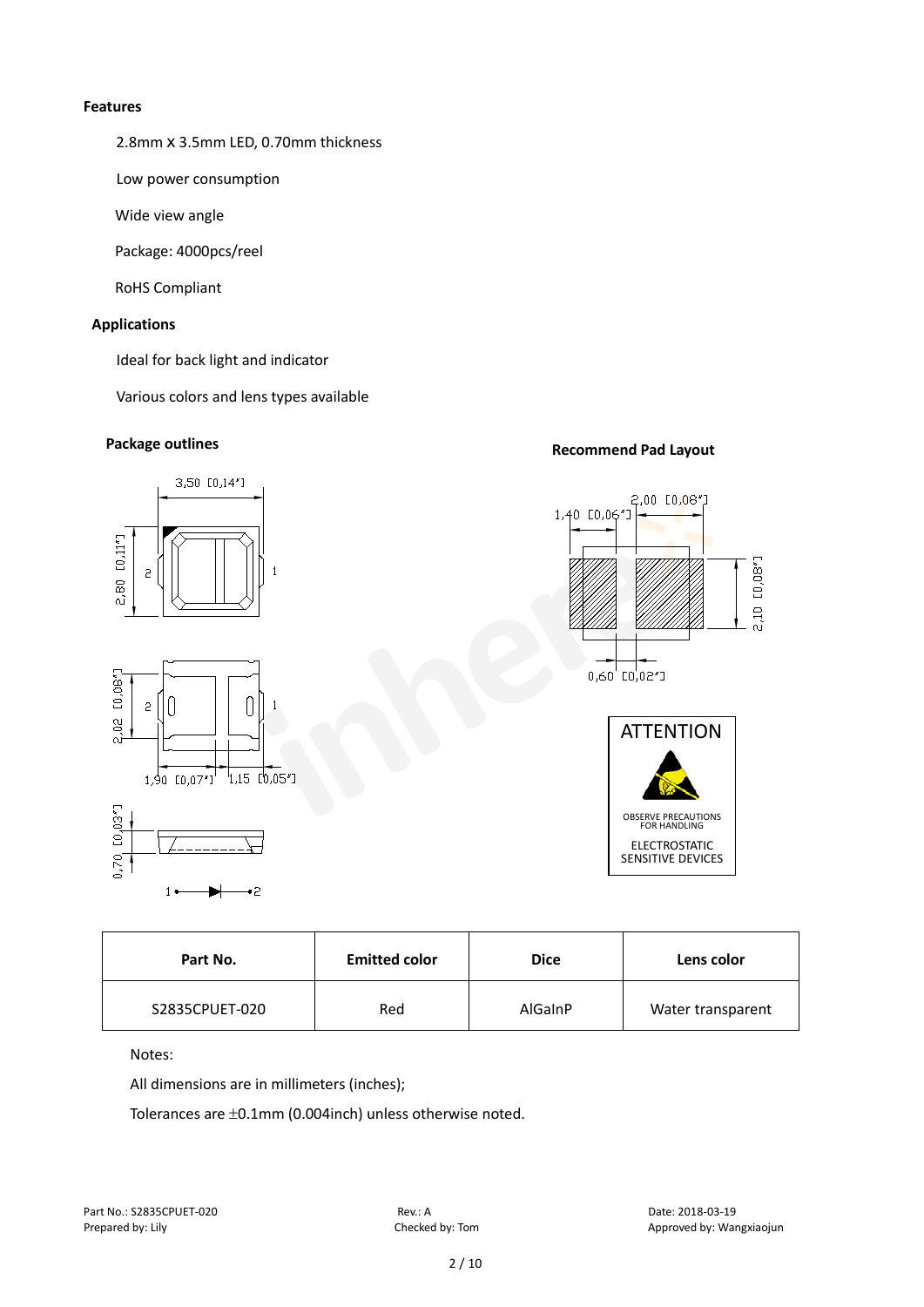### **Absolute Maximum Ratings (Ta=25**℃)

| Parameter                              | Symbol | Value      | Unit         |
|----------------------------------------|--------|------------|--------------|
| Forward current                        | f      | 30         | mA           |
| Reverse voltage                        | Vr     | 5          | $\vee$       |
| Power dissipation                      | Pd     | 72         | mW           |
| Operating temperature                  | Top    | $-40$ ~+80 | $^{\circ}$ C |
| Storage temperature                    | Tstg   | $-40$ ~+85 | $^{\circ}C$  |
| Peak pulsing current (1/8 duty f=1kHz) | Ifp    | 125        | mA           |

### **Electro-Optical Characteristics (Ta=25**℃)

|                             | <b>Test</b> | Symbol              | Value                    |                   |            |            |
|-----------------------------|-------------|---------------------|--------------------------|-------------------|------------|------------|
| Parameter                   | Condition   |                     | Min                      | <b>Typ</b>        | <b>Max</b> | Unit       |
| Wavelength at peak emission | $If=20mA$   | $\lambda$ p         | $\overline{\phantom{m}}$ | 630               | $-$        | nm         |
| Spectral half bandwidth     | $If=20mA$   | $\triangle \lambda$ | --                       | 20                | $- -$      | nm         |
| Dominant wavelength         | $If=20mA$   | λd                  | 620                      | --                | 630        | nm         |
| Forward voltage             | $If=20mA$   | Vf                  | 1.8                      | --                | 2.4        | $\vee$     |
| Flux intensity              | $If=20mA$   | Iv                  | 630                      | 930               |            | mcd        |
| Viewing angle at 50% lv     | $If=10mA$   | $2\theta$ 1/2       | --                       | 120               | $-$        | <b>Deg</b> |
| Reverse current             | $Vr = 5V$   | Ir                  | $\overline{\phantom{m}}$ | $\qquad \qquad -$ | 10         | μA         |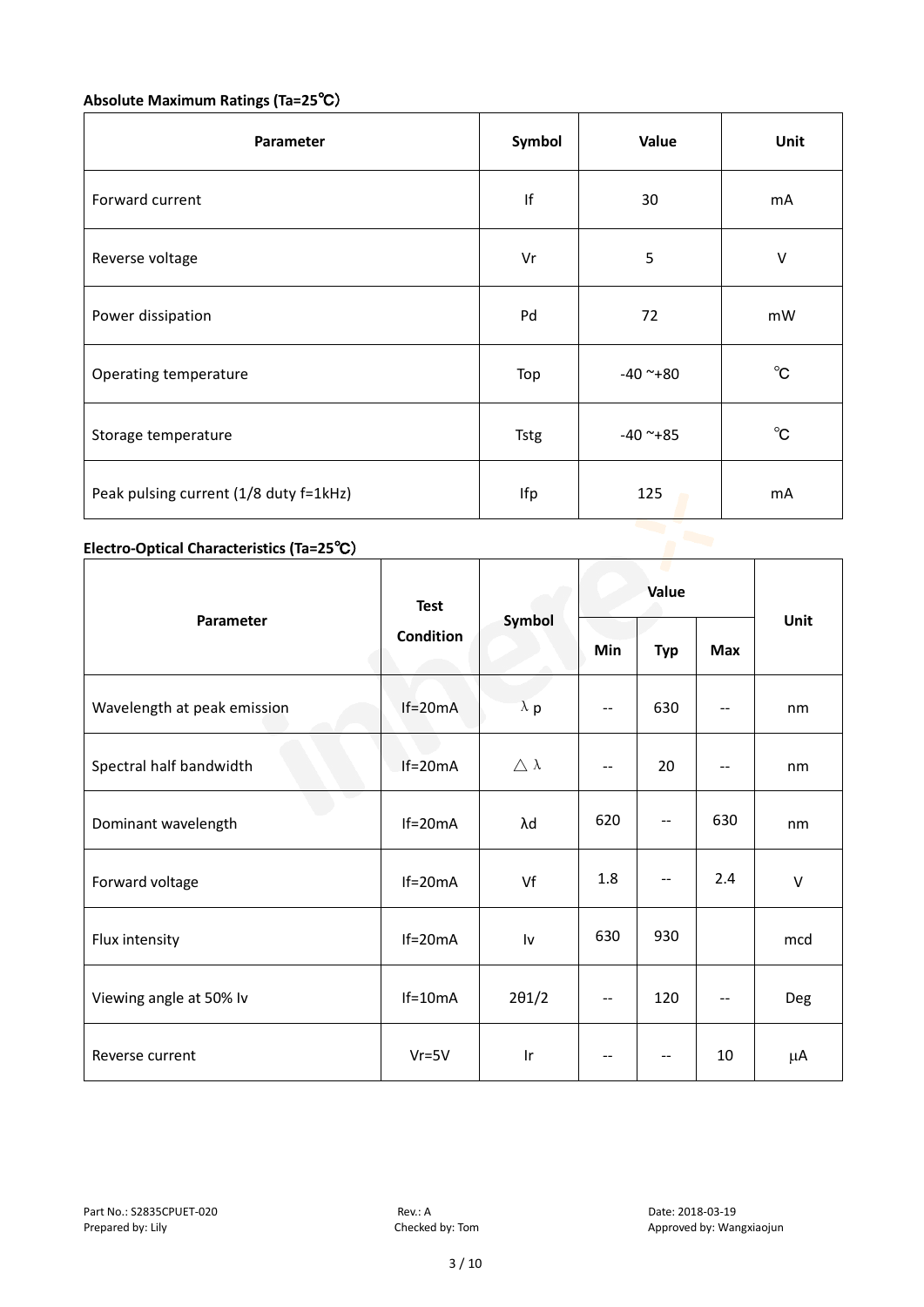#### **Optical characteristic curves**

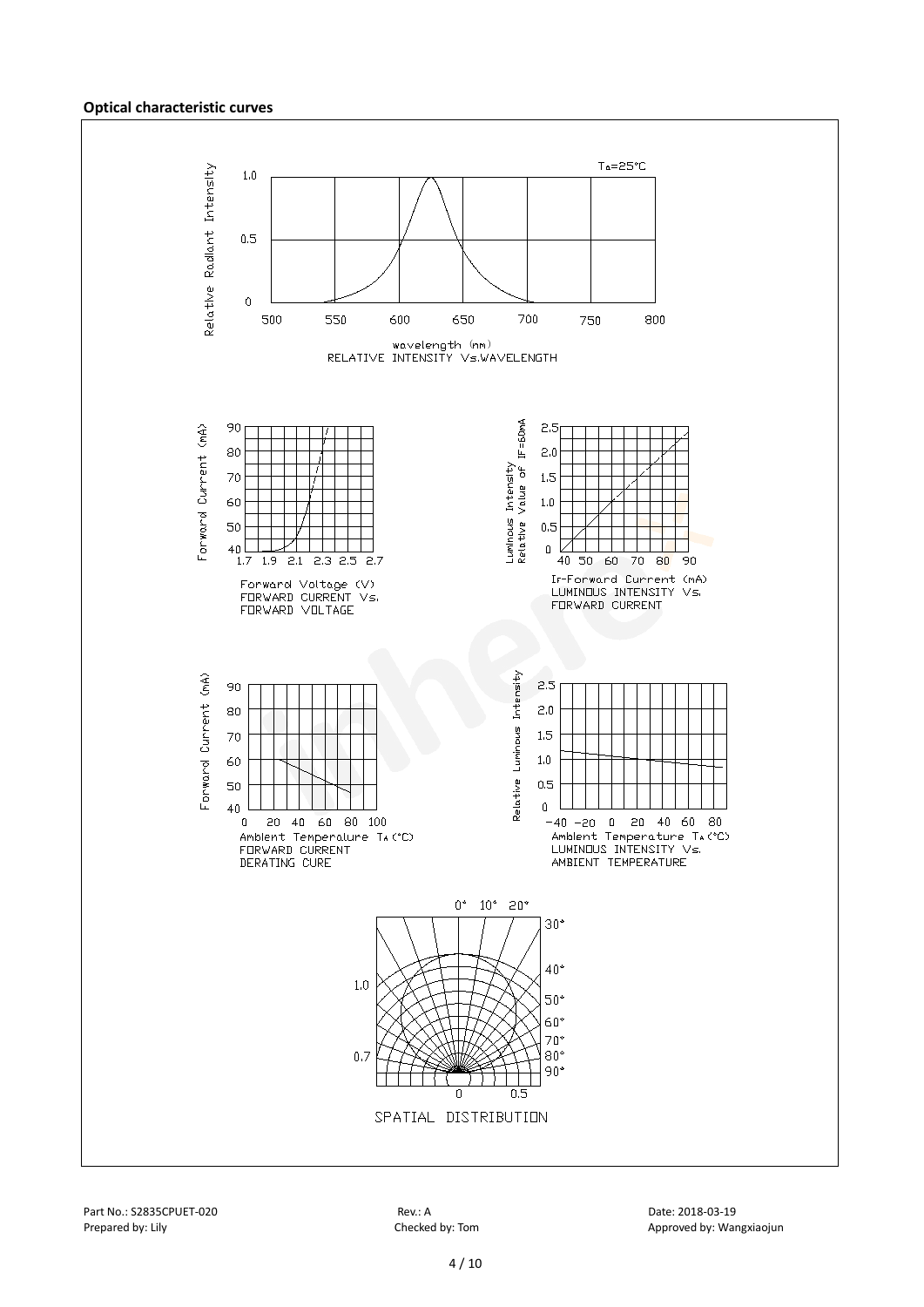#### **Reflow Profile**

Reflow Temp/Time



#### Notes:

- 1. We recommend the reflow temperature 245℃ (±5℃). The maximum soldering temperature should be limited to 260℃.
- 2. Don't cause stress to the epoxy resin while it is exposed to high temperature.
- 3. Number of reflow process shall be 2 times or less.

#### ■Soldering iron

Basic spec is  $\leq$  5sec when 320°C (±20°C). If temperature is higher, time should be shorter (+10°C $\rightarrow$ -1sec). Power dissipation of iron should be smaller than 20W, and temperatures should be controllable .Surface temperature of the device should be under 350℃.

#### **Rework**

- 1. Customer must finish rework within 5 sec under 340℃.
- 2. The head of iron cannot touch copper foil
- 3. Twin-head type is preferred.



Avoid rubbing or scraping the resin by any object, during high temperature, for example reflow solder etc.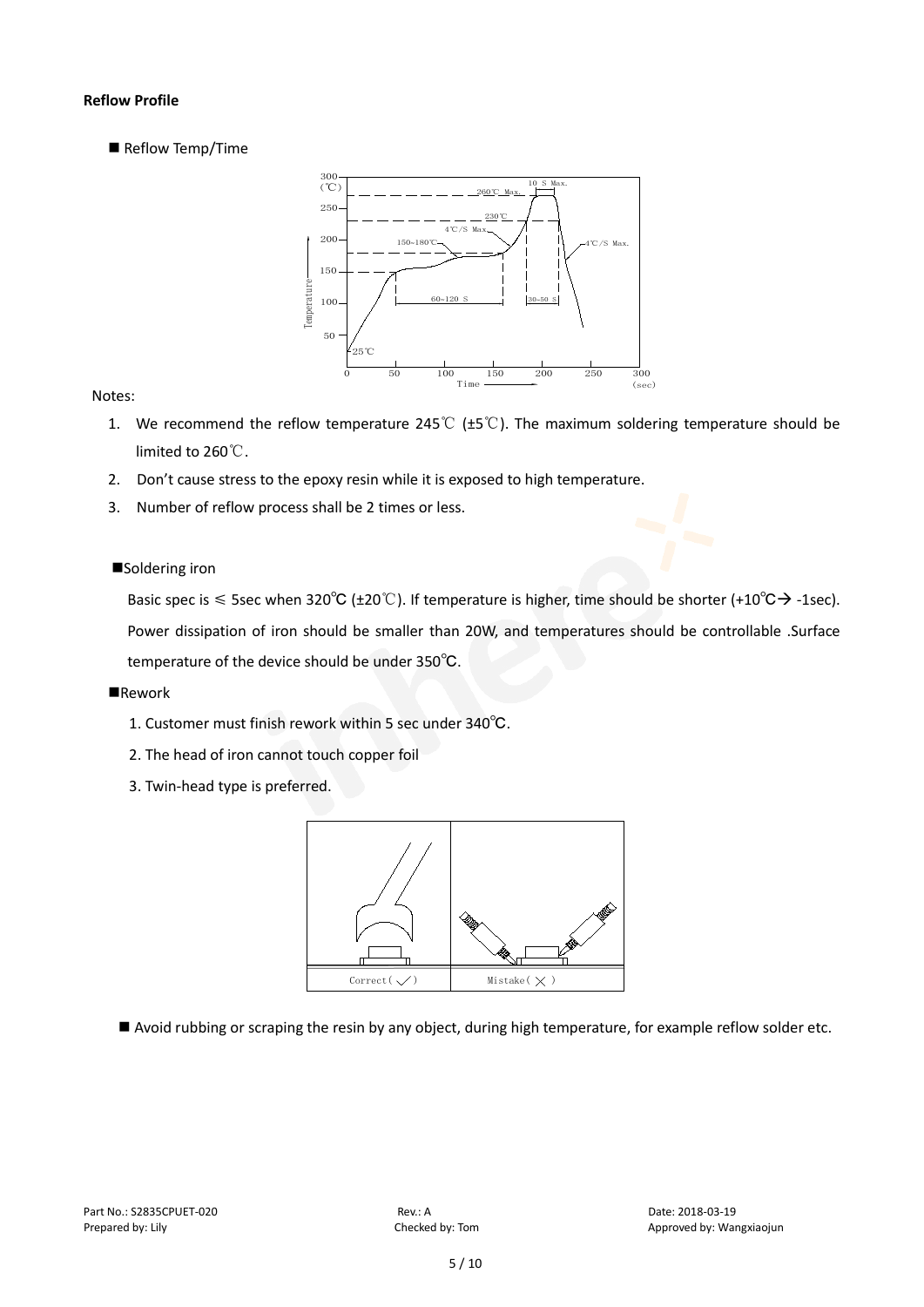#### T**est circuit and handling precautions**

Test circuit



■ Handling precautions

#### 1. Over-current-proof

Customer must apply resistors for protection; otherwise slight voltage shift will cause big current change

(Burn out will happen).

#### 2. Storage

2.1 It is recommended to store the products in the following conditions:

Humidity: 60% R.H. Max.

Temperature: 5℃~30℃

- 2.2 Shelf life in sealed bag: 12 month at <5℃~30°C and <30% R.H. after the package is opened, the products should be used within 24hrs or they should be keeping to stored at≦20 R.H. with zip-lock sealed.
- 3. Baking

It is recommended to baking before soldering. The Conditions is:  $60±5°C/24$ hrs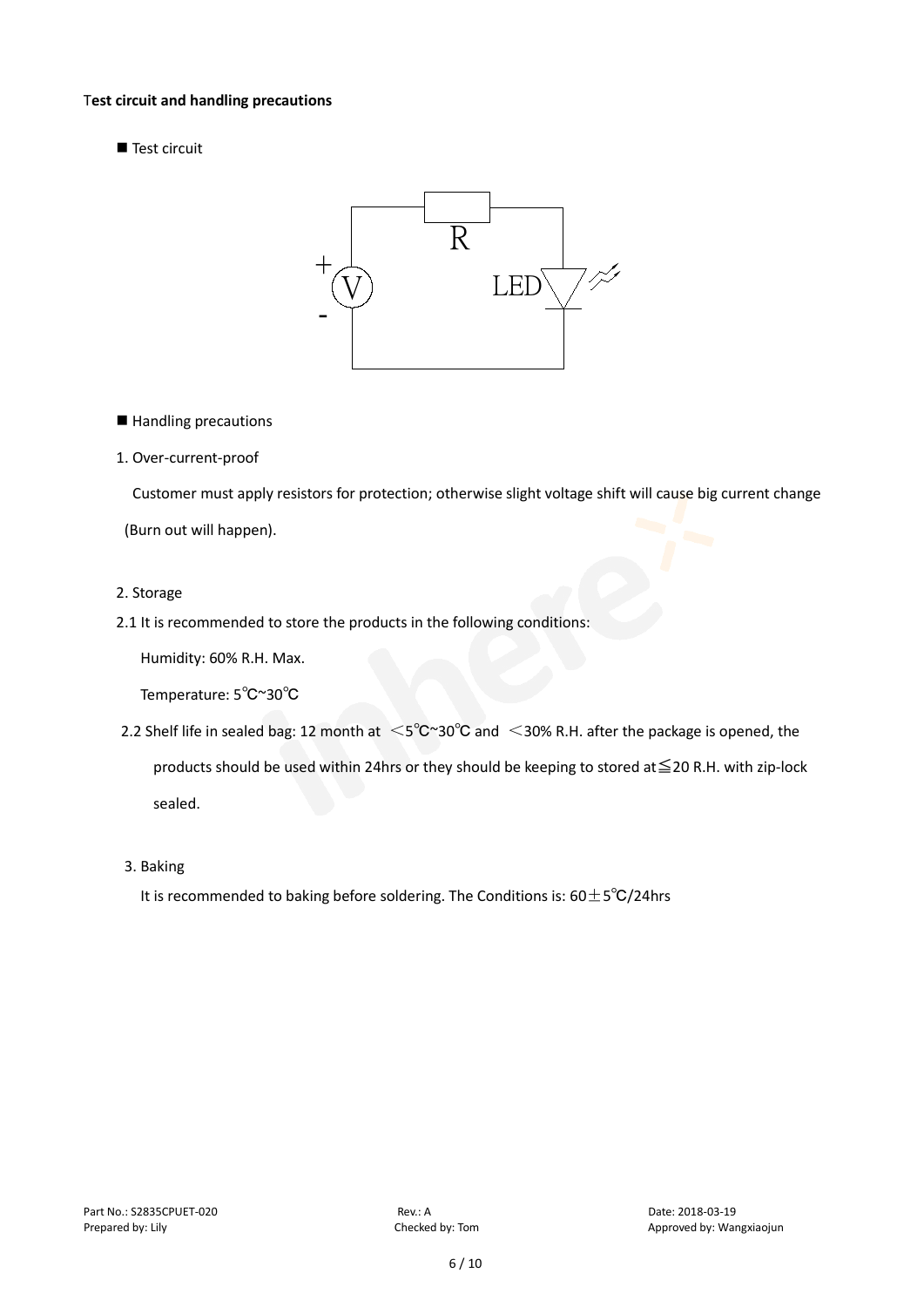#### **Test Items and Results of Reliability**

| <b>Test Item</b>                                  | <b>Standard</b><br><b>Test Conditions</b><br><b>Test Method</b>                |                                | <b>Note</b> | <b>Number of</b><br><b>Test</b> |
|---------------------------------------------------|--------------------------------------------------------------------------------|--------------------------------|-------------|---------------------------------|
| <b>Reflow Soldering</b>                           | Ta=260 $\pm$ 5 °C, Time=10 $\pm$ 2S                                            | JB/T 10845-2008                |             | 0/22                            |
| Salt Atmosphere                                   | Ta=35±3°C, PH=6.5 $\sim$ 7.2<br>GB/T 2423.17-2008                              |                                | 24hrs       | 0/22                            |
| Temperature Cycling                               | -40 $±5^{\circ}$ C<br>$30±1$ min<br>个→(25℃/5±1min)↓<br>100±5°C<br>$30±1$ min   | GB/T 2423.22-2012              | 100cycles   | 0/22                            |
| <b>Thermal Shock</b>                              | Ta=-40±5 $\degree \text{C}$ $\sim$ 100±5 $\degree \text{C}$ ,<br>15±1min dwell | 100cycles<br>GB/T 2423.22-2012 |             | 0/22                            |
| High Humidity High Temp.<br>Cycling               | Ta=30±5 °C $\sim$ 65±5 °C,<br>90±5%RH,24hrs/1cycle                             | GB/T 2423.4-2008               |             | 0/22                            |
| High Humidity High Temp.<br>Storage Life          | Ta=85±5 °C, $\psi$ (%)=85±5%RH                                                 | GB/T 2423.3-2006               | 1000hrs     | 0/22                            |
| High Temperature<br><b>Storage Life</b>           | Ta=100±5°C, non-operating                                                      | GB/T 2423.2-2008               | 1000hrs     | 0/22                            |
| Low Temperature<br>Storage Life                   | Ta=-40±5℃, non-operating                                                       | GB/T 2423.1-2008               | 1000hrs     | 0/22                            |
| Life Test                                         | Ta=26±5℃,@20mA,<br>$\psi$ (%)=25%RH~55%RH                                      |                                |             | 0/22                            |
| High Humidity High Temp.<br><b>Operating Life</b> | Ta=85±5 $\degree$ C, @20mA,<br>$\psi$ (%)=85%RH                                | GB/T 2423.3-2006               | 500hrs      | 0/22                            |
| Low Temperature<br><b>Operating Life</b>          | Ta=-20±5℃,@20mA                                                                | GB/T 2423.1-2008               | 1000hrs     | 0/22                            |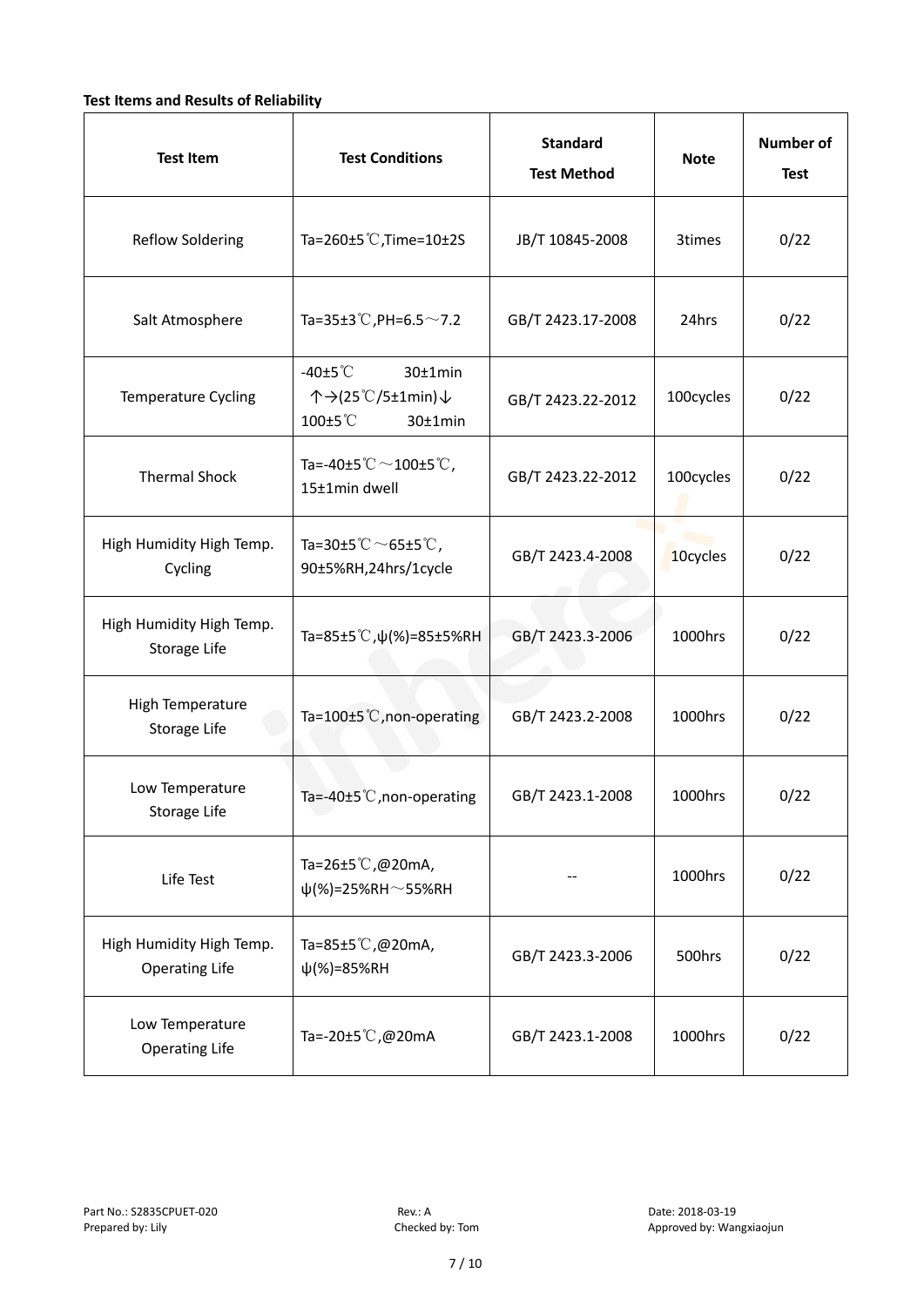#### **Forward Voltage Rank Combination (IF=20mA)**

| Rank | Min. | Max. | Unit |
|------|------|------|------|
| 12   | 1.8  | 2.0  |      |
| 14   | 2.0  | 2.2  |      |
| 16   | 2.2  | 2.4  |      |

#### **Luminous Intensity Rank Combination (IF=20mA)**

| Rank | Min. | Max. | Unit |
|------|------|------|------|
| R    | 630  | 800  |      |
| S    | 800  | 1000 |      |
|      | 1000 | 1250 | mcd  |
| U    | 1250 | --   | ۰    |

#### **Dominant wavelength Rank Combination (IF=20mA)**

| Rank | Min. | Max. | Unit |
|------|------|------|------|
|      | 620  | 625  |      |
| u    | 625  | 630  | nm   |

### **Group Name on Label (Example DATA: 14 S t 20)**

| <b>DATA: 14 S t 20</b> | Vf(V)            | Iv (mcd) | λd (nm)          | <b>Test Condition</b> |
|------------------------|------------------|----------|------------------|-----------------------|
| 14→S→t→20              | $2.0^{\circ}2.2$ | 800~1000 | $620^{\circ}625$ | $IF=20mA$             |

Notes:

- 1. The tolerance of luminous intensity (Iv ) is  $\pm 15\%$ .
- 2. The tolerance of dominant wavelength is ±1nm.
- 3. This specification is preliminary.
- 4. This specification is a standard specification of our factory, can make in accordance with customer's special requirement.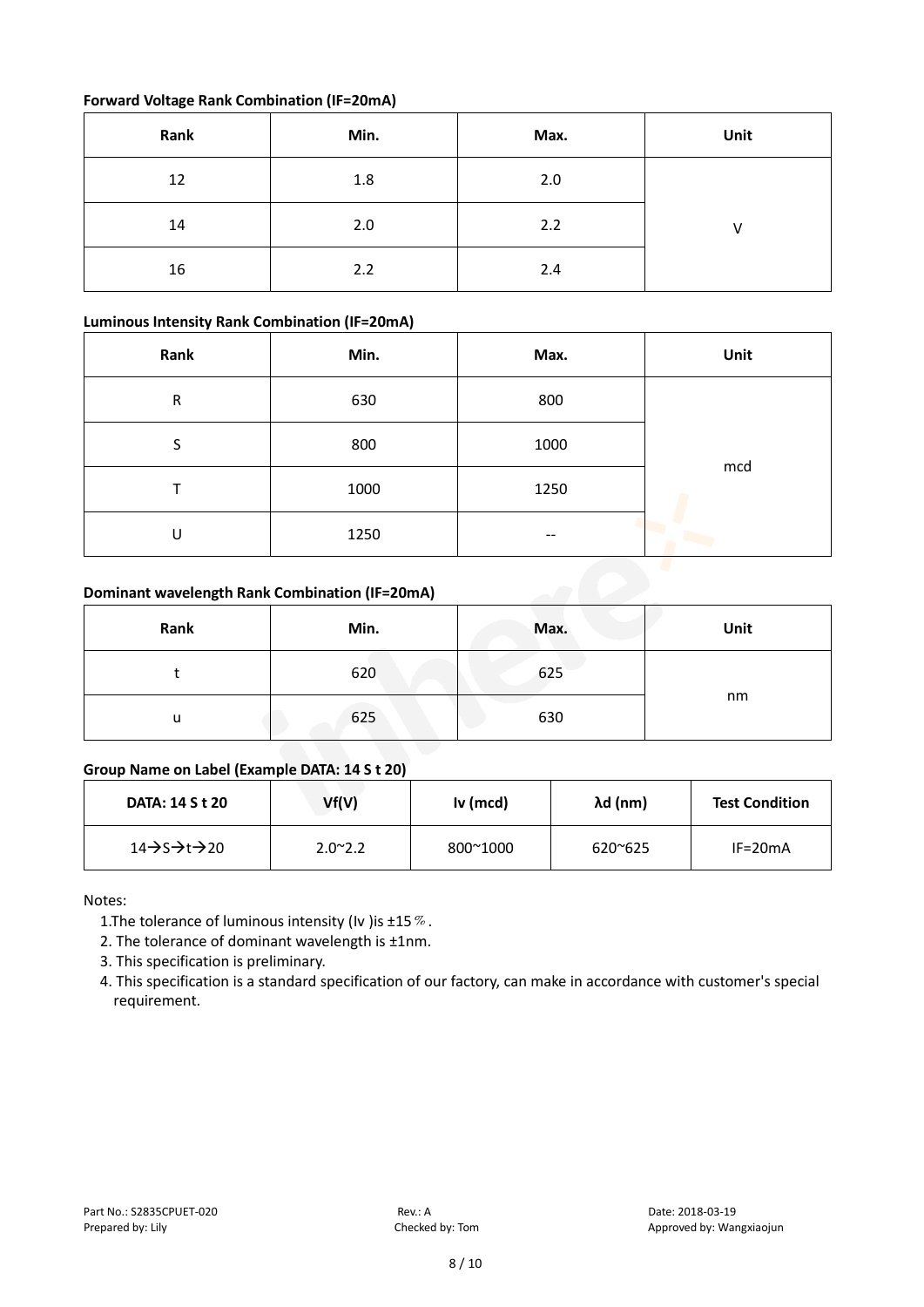#### **2835 Series SMD Top LED Lamps Packaging Specifications**

- 
- Feeding Direction **Constanting Construction Constanting Operations Construction Constanting Construction Constanting Construction**





**Dimensions of Tape (Unit: mm)**



Notes:

- 1. Empty component pockets are sealed with top cover tape;
- 2. The maximum number of missing lamps is two;
- 3. The cathode is oriented towards the tape sprocket hole in accordance with ANSI/EIA RS-481 specifications.
- 4. 4,000pcs/Reel.